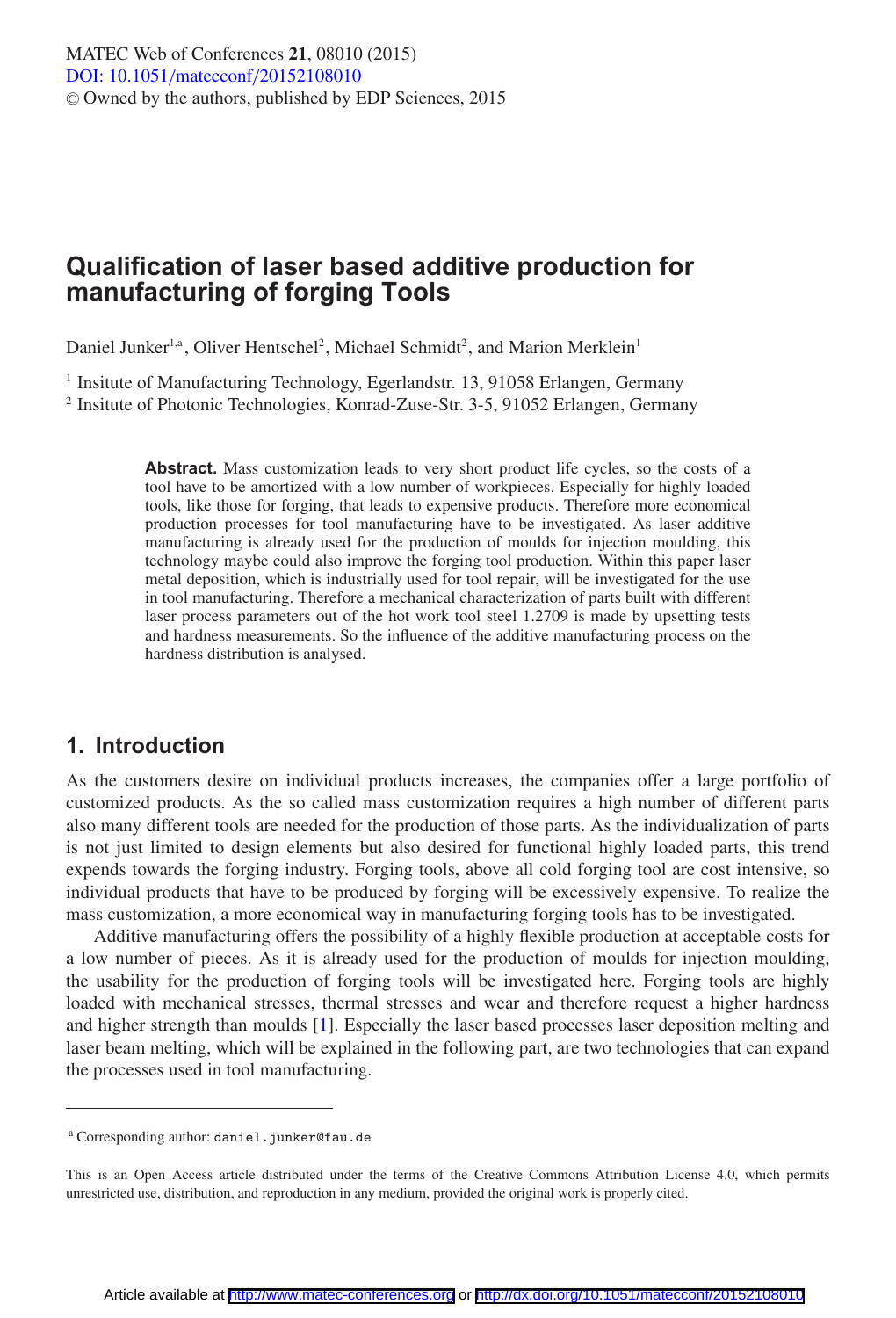<span id="page-1-0"></span>

**Figure 1.** Illustration of the principle of (a) laser metal deposition (LMD) and (b) laser beam melting (LBM) [\[5](#page-5-1)].

## **2. Laser based additive manufacturing processes**

The principle of laser metal deposition (LMD) is schematically illustrated in Fig. [1\(](#page-1-0)a). Thereby the surface of a metallic part is selectively fused by a focused laser beam. Simultaneously metallic powder is injected in the generated melting pool by a powder nozzle. For three-dimensional applications such as coating of tools, repair of turbine blades or additive manufacturing of parts, coaxial powder-nozzles are used. This prevents fluctuations of the particle distribution in the powder stream, resulting in bad welding track quality, respectively deviations from ideal welding track geometry. After cooling down and solidification of the molten substrate and powder material a welding track is formed on the substrate surface. By the steady progression of the laser metal deposition equipment it is nowadays even possible to generate three-dimensional structures on freeform surfaces. In this context single welding tracks are closely placed next to each other and on top of each to build up the requested part geometry layerwise [\[2\]](#page-5-2). The thickness of the dilution zone between substrate and deposited welding tracks is usually significantly smaller than the welding track height. Assuming ideal process conditions the dilution ratio should be in the order between 10% and 20% of the clad height [\[3](#page-5-3)].

In comparison the laser beam melting (LBM) uses a powder bed, which allows the production of more complicated geometries, since the powder prevents collapsing of hollow parts. Furthermore it is possible to build support structures that can be removed after producing the parts. Commonly the whole part is built on such support structures to reuse the building platform. The schematic illustration exposed in Fig. [1\(](#page-1-0)b) shows the principle of LBM. First a layer of powder of 20  $\mu$ m or 50  $\mu$ m is placed on the building platform by a recoater. Afterwards the powder is melted partially by a laser scanner. Before repeating these two steps the building platform is lowered by the height of one layer [\[4](#page-5-4)].

In the field of tool making the LMD process is nowadays used for the repair and maintenance of worn forging tools. Tools are locally repaired by adding new material at worn out sections and are milled for a smooth surface afterwards. Another industrially established application of LMD in the tool making industry is the deposition of wear protection coatings. In this context ceramic particles such as WC or TiC are embedded in a tool steel matrix in order to improve the wear resistance by increasing the hardness. Within the scope of the BMBF supported project "Multifunktionale Gradientenwerkstoffe für den Werkzeugbau" the generation of wear protection coatings based on metal-matrix-composite layers are investigated for different tool steel matrix materials [\[6](#page-6-0)].

The industrial usage of laser beam melting in terms of tool manufacturing is the production of moulds for injection moulding. Because of the geometrical freedom in fabrication, tempering channels can be placed near to the surface for a more homogeneous and also faster cooling than it is possible with conventional moulds [\[7\]](#page-6-1). There are also some investigations on building forging tools by LBM by using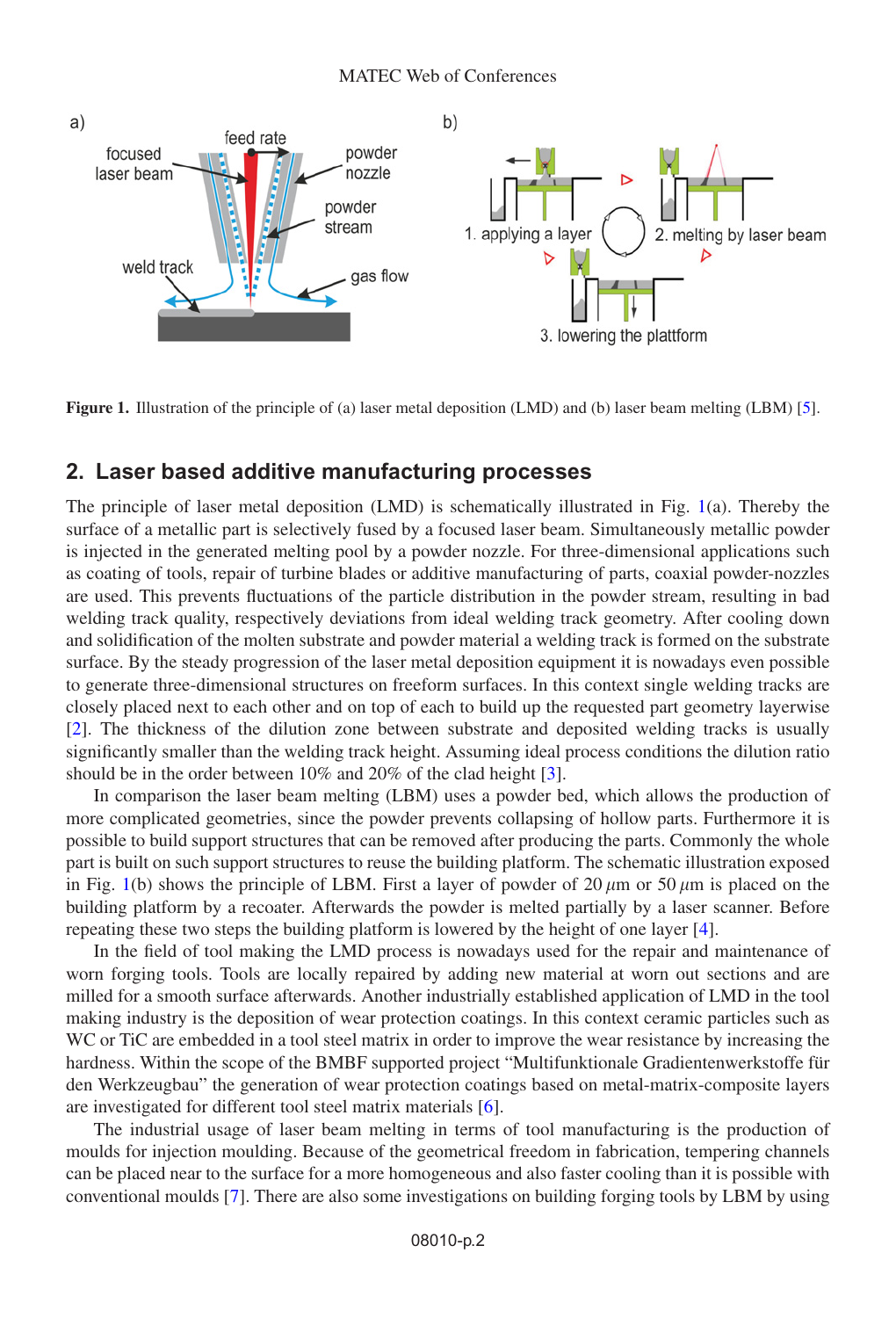<span id="page-2-0"></span>

| Table 1. Experimental design for the varied Parameter at the LMD process laser power in W and hatch distance in |  |  |
|-----------------------------------------------------------------------------------------------------------------|--|--|
| % of a single welding bead.                                                                                     |  |  |

|             | . . |        |      | ∸   |         |     |       |        |      |
|-------------|-----|--------|------|-----|---------|-----|-------|--------|------|
| Hatch       | 80% | $00\%$ | 120% | 80% | $100\%$ | 20% | 80%   | $00\%$ | 120% |
| ∟aser Power |     | 600 W  |      |     | 700 W   |     | 800 W |        |      |

of low carbon tool steel like 1.2709, since materials with a higher amount of carbon cannot be processed within the LBM [\[8\]](#page-6-2).

As the main aim of the project presented in this paper, is the production of cold forging tools by additive manufacturing, tool materials with a high strength and a high hardness have to be used, which includes materials with an amount of carbon up to 1.5 per cent, which are difficult to weld. Since LMD is already used to repair forging tools [\[9](#page-6-3)] and it enables the usage of multiple different materials within the process, this technology is chosen for further investigations on the production of forging tools. Within this paper the influence of the additive manufacturing principle and the used process parameters on mechanical properties of the parts will be analysed.

## **3. Experimental setup**

To qualify parts build by the LMD process, upsetting tests and hardness measurements are made with specimens built with various process parameters. In the following the experimental setup will be explained. As 1.2709 is a common used tool steel in additive manufacturing, this hot work tool steel is used for the initial testing. It is a precipitation hardening steel that has to be artificial aged at a pretty low temperature of 490 ◦C for 6 hours and has to be cooled slowly on air to harden up to 560 HV. To lower the hardness down to 320 HV, solution annealing at a temperature of 900  $\degree$ C for 1 hour with quenching in water can be executed.

## **3.1 Laser metal deposition**

The experiments are conducted at the Institute of Photonic Technologies with the laser metal deposition machine TLC 3008 from the company Trumpf GmbH. As laser source a disk laser with a wavelength of 1030 nm and a maximum averaged laser power of 1 kW is used. The spot diameter in the working plane (on the substrate) is kept constant to 1.5 mm. Extended series of experiments are conducted in order to define a process window to build up defect-free and dense cubic test structures made of 1.2709. The tool steel powder showed an approximately spherical particle shape and possessed a particle size between 20  $\mu$ m und 63  $\mu$ m. The cubic test structures with an edge length of 15 mm are directly welded on common 1.2343 tool steel substrates. The experimental design for building the cubic structures for the compression specimens is shown in Table [1.](#page-2-0) The powder mass flow is set to 5.7 g/min and the feed rate to 400 mm/min.

## **3.2 Upsetting test**

To analyse the strength of the additive manufactured parts, cylinders with a diameter and a height of 10 mm are milled out of the cubes. To investigate the mechanical properties of the workpiece after hardening specimens of the parameter variation A and D are artificial aged for 6 hours at 490 degrees Celsius. Additionally specimens of 1.2709 are turned out of a wire with 30 mm diameter, to compare the mechanical properties of conventional and additive manufactured tool steel 1.2709.

The upsetting tests are made at the Institute of Manufacturing Technology on a universal testing machine Walter&Bai from Zwick//Roell with a maximum force of 300 kN. Because of the high load during compression testing a carbide tool is used. For constant low friction conditions a teflon film is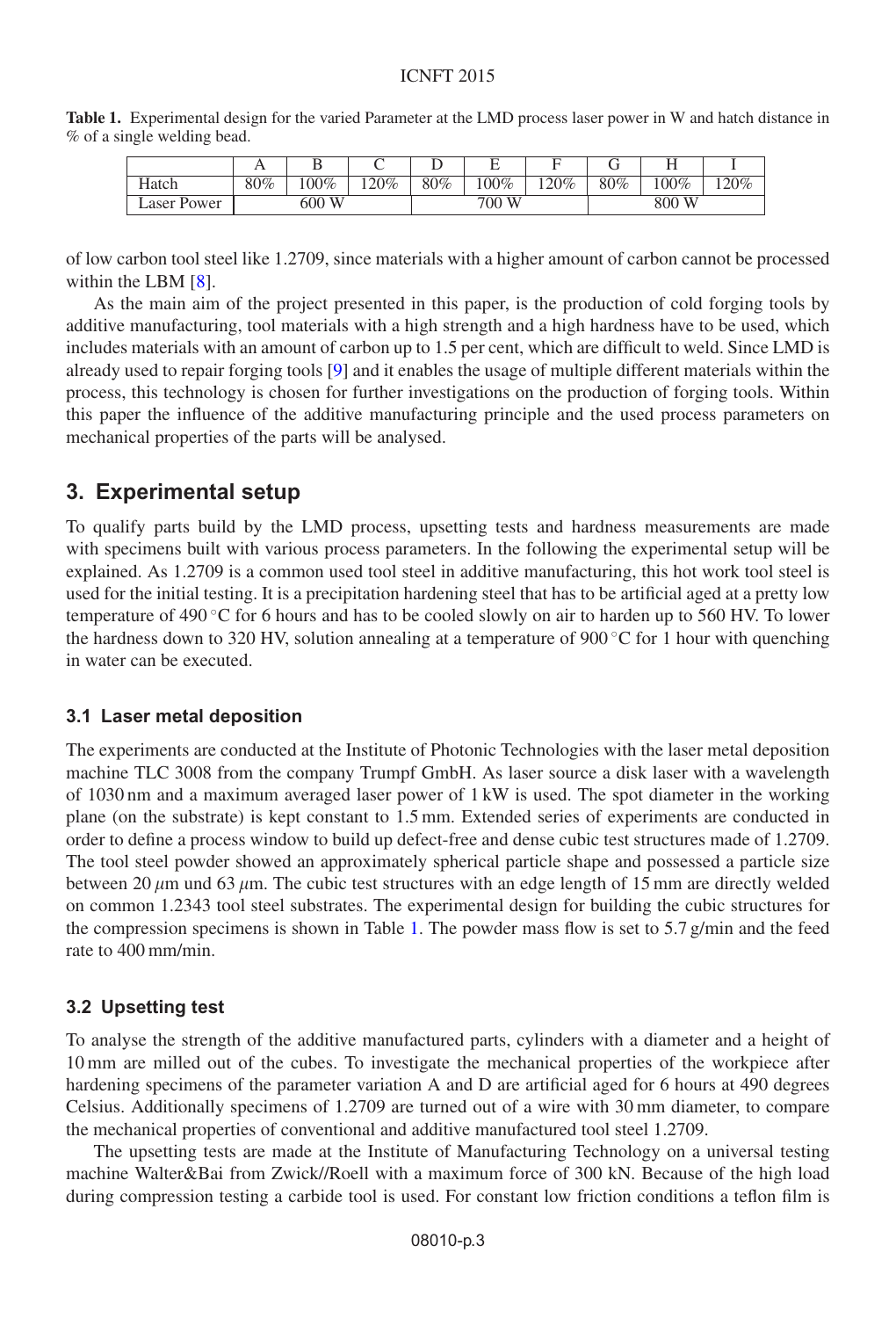#### MATEC Web of Conferences

|                                           | A        | В          |          |            | E        | F          | Ġ          | Н        |           | Conv.     |
|-------------------------------------------|----------|------------|----------|------------|----------|------------|------------|----------|-----------|-----------|
| Hatch $\lceil \% \rceil$                  | 80       | 100        | 120      | 80         | 100      | 120        | 80         | 100      | 120       |           |
| <b>Laser Power</b>                        |          | 600 W      |          |            | 700 W    |            |            | 800 W    |           |           |
| $YS$ [N/mm <sup>2</sup> ]                 | 977      | 967        | 1014     | 965        | 954      | 970        | 951        | 972      | 953       | 953       |
| (SD)                                      | 〔±7〕     | (±17)      | $\pm 15$ | $(\pm 6)$  | (±11)    | $(\pm 7)$  | $(\pm 6)$  | $\pm 20$ | $(\pm 6)$ | $(\pm 3)$ |
| $\sqrt{\text{FS}_{(0.3)}[\text{N/mm}^2]}$ | 1383     | 1406       | 1460     | 1314       | 1333     | 1388       | 1393       | 1381     | 1373      | 1184      |
| (SD)                                      | $\pm 3)$ | $(\pm 63)$ | $\pm 18$ | $(\pm 53)$ | $\pm 17$ | $(\pm 29)$ | $(\pm 24)$ | $\pm 23$ | (±14)     | (±1       |

<span id="page-3-0"></span>**Table 2.** Results of YS and  $FS_{(0,3)}$  of upsetting tests of additively built specimens by different process parameters and of conventional tool steel 1.2709.

put in between the specimen and the tool. The tests are executed with a compression velocity of 5 mm/s and the specimen is compressed to 50% of the initial height or until the force limit of the machine of 290 kN is reached. To analyse the upsetting tests by means of a flow curve the experiments are observed with an optical strain measurement system named ARAMIS from GOM mbH. That system measures the real strain during the tests and allows, in combination with the used force, the calculation of a real flow curve.

### **3.3 Hardness measurement**

As an inhomogeneous forming behaviour of the specimens could be observed, the micro hardness of some samples is measured. Therefore untested specimens are measured to analyse the influence of the process parameters form the LMD process on the hardness within each layer. The measurements are made on the Fischerscope HM2000 from the Helmut-Fischer GmbH that allows a high resolution measurement of the Vickers Hardness (HV0.5). The cubes are measured with a constant distance of 0.4 mm between the measurement points and as they just show a variation of the hardness in z-direction of the additive built, the specimens are measured with a vertical distance of 0.2 mm and a horizontal distance of 1 mm.

## **4. Results and discussion**

The results of the upsetting tests are shown in the Table [2.](#page-3-0) The analysis is made on the yield stress (YS) and the flow stress at a forming degree of  $0.3$  (FS<sub>(0.3)</sub>).

First the influence of the laser power for the different hatch distances on the YS will be analysed. The specimens build with a hatch distance of 100% show the highest standard deviation and therefore no significant influence of the laser power can be identified. For a hatch distance of 80%, YS increases with lower laser power. At a hatch distance of 120% that effect enhances significantly. Analysing the same parameters on the flow stress at 0.3 degree of deformation, no significant influence of the laser power is seen for 80% and 100% hatch distance. For a hatch distance of 120% the specimens built with a laser power of 600 W shows significantly the highest YS. So it can be summarized that for lower laser power a wider hatch distance leads to a higher stress.

Comparing all specimens built additively with the bulk material the YS is in the same range but slightly higher. At 0.3 degrees of deformation an increasing of approximately 200 N/mm2 of the flow stress can be recognized. Furthermore the standard deviation of  $FS_{(0,3)}$  increases compared to that of YS, so forming behaviour of the parts varies in a large range, which could be caused by structural differences induced by the laser. As shown in Fig. [2,](#page-4-0) an inhomogeneous forming behaviour of the specimens could be observed during the upsetting tests. Since no inhomogeneous inner structure could be identified by a microscopic analysis, a micro hardness measurement is made. The results are shown in Fig. [2.](#page-4-0)

A hardness variation in vertical direction can be identified. The hardness measurement also explains the shape of the specimen after forming. As there is a correlation between hardness and yield strength,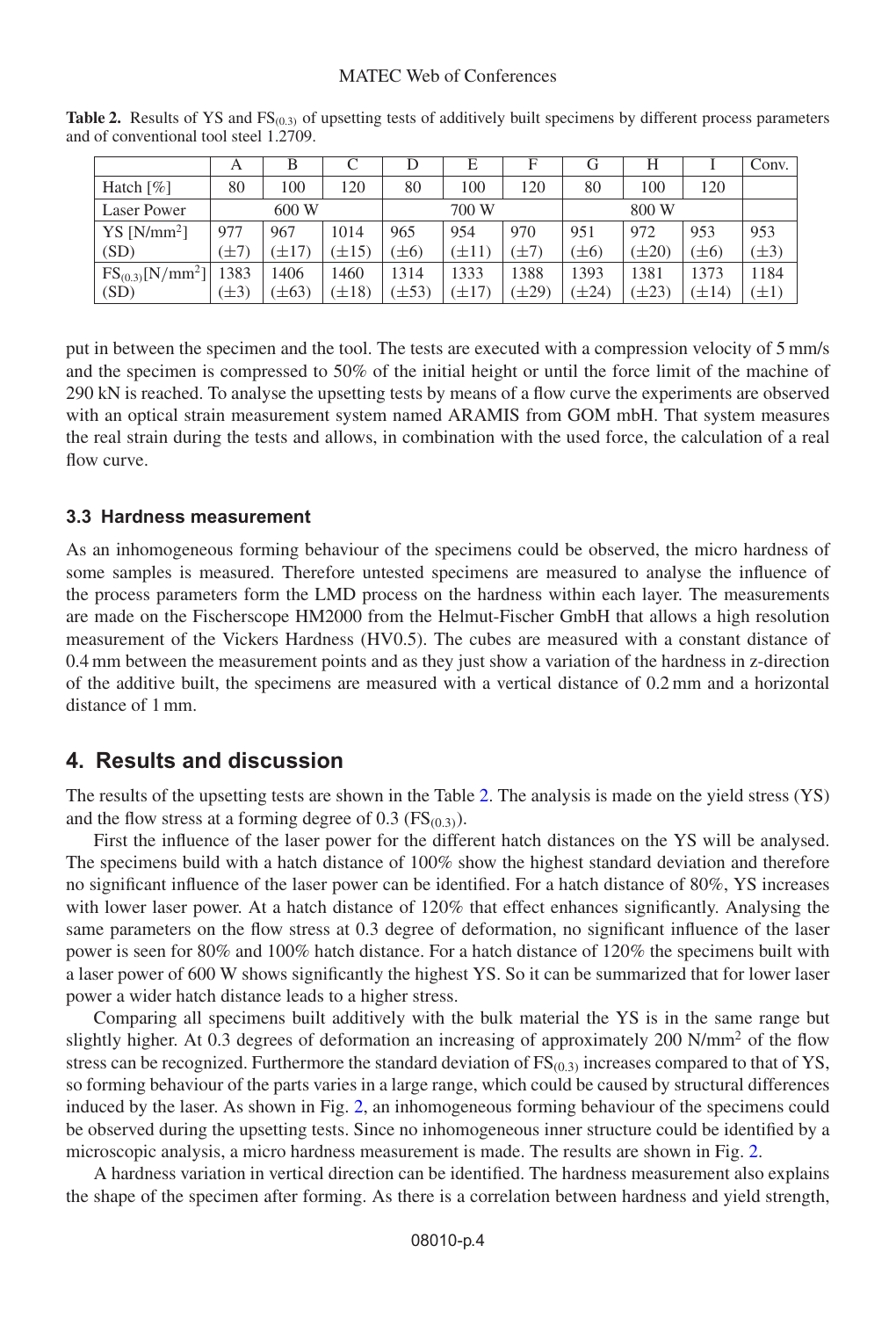<span id="page-4-0"></span>

**Figure 2.** Micro hardness of untested and geometry of the tested samples of (a) set D (700W; 80%) and (b) set G (800W; 80%).

<span id="page-4-1"></span>

**Figure 3.** Exemplary flow curves of heat treated (HT) specimens of set A (600W, 80%), set D (700W, 80%) and conventional steel 1.2709 after heat treatment.

areas with lower hardness are easier to deform, which causes the irregular shape of the tested specimen shown in Fig. [2.](#page-4-0) It also can be seen, that the structure built with higher laser power show a more homogeneous hardness distribution as well as a more ideal shape after testing. An explanation could be the materials behavior at different temperatures.

As explained before, 1.2709 is hardened by low temperatures with a slow cooling and weakened by high temperatures and quenching. During the additive manufacturing the surface is molten, where new material is added. That results in a high temperature and by heat conduction the heat flows into the part. As the additive process a continuous welding of tracks next to each other and layer on layer, heat is brought into the part continuously. Since the heat conduction cannot transfer all the induced heat, it leads to a temperature gradient with high temperature near the melting temperature at the actual working point that lowers down at higher distance from that point.

The heat induced is depended on the energy input, which results from scan speed focus diameter and laser power. As scan speed and focus diameter were constant within these experiments only the laser power affected the heating. Therefore higher laser power causes a higher energy input that heat up the part. For a high energy input the whole part is held at higher temperatures, what is similar to solution annealing and therefore causes a decreasing of the hardness. By a lower energy input the layers far from the working surface are not affected that much by the induced heat and are held by a lower temperature similar to the artificial ageing. Therefore the hardness gradient is higher in parts built with lower laser power.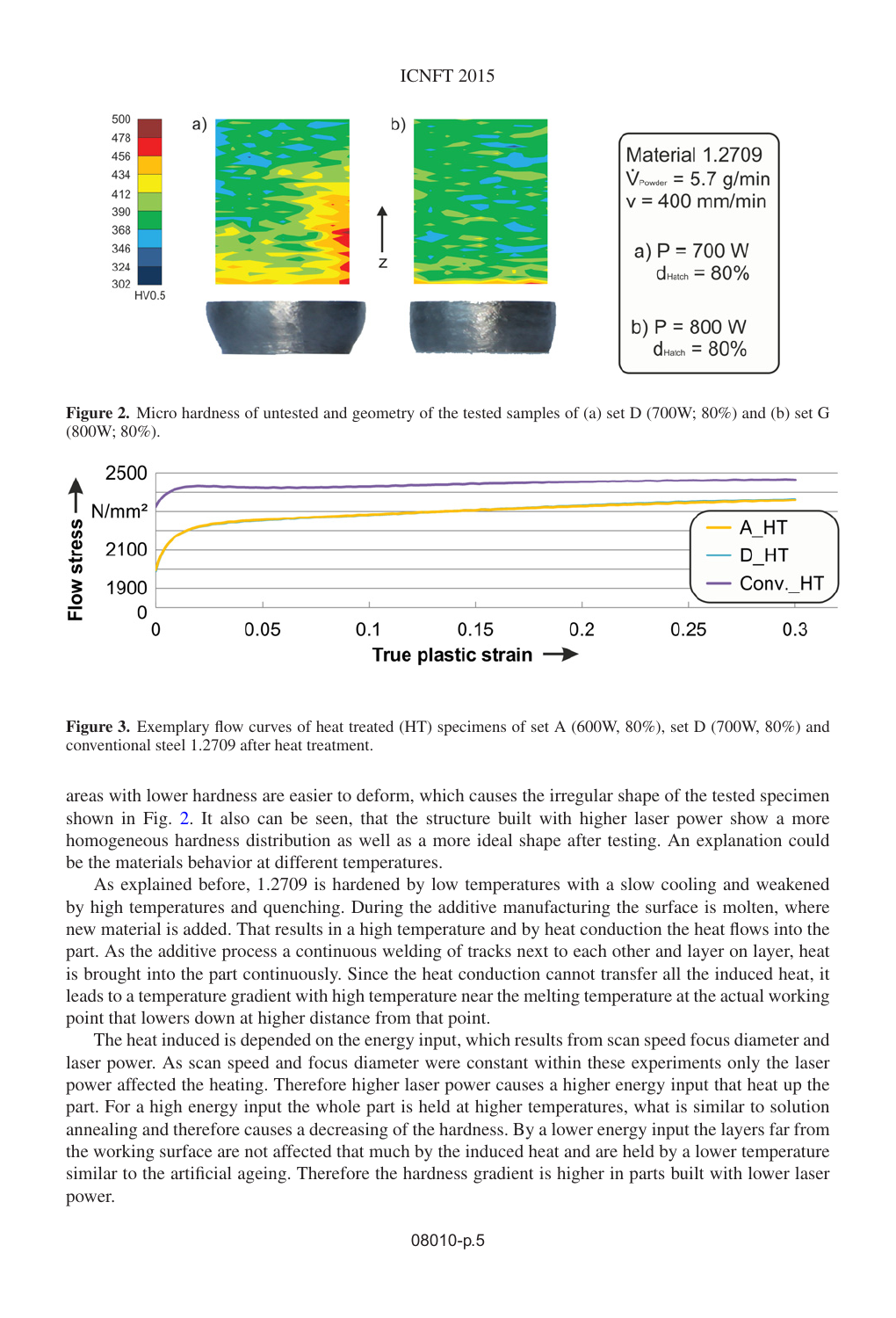As tool steel is commonly used in a hardened state an investigation of the mechanical characteristics after heat treatment is made for set A (600W; 80%) and D (700W; 80%) to identify an influence of the laser power. After the artificial ageing, a homogenization occurred and the inhomogeneous forming behavior was eliminated. The results of the tests are shown in Fig. [3.](#page-4-1)

After heat treatment the YS of additively build specimens is lower than that of conventional 1.2709. But the additive manufactured parts show a higher work hardening exponent and approach to the strength of conventional steel at a degree of deformation of 0.3. The measured YS is similar to that found in the literature for parts built by LBM that were identified by tensile tests [\[10](#page-6-4)]. As the principle of additive manufacturing is a build-up welding, the reduced strength after hardening can be explained by the structural behaviour of that steel after welding. During the welding an austenitic structure is formed within the heat affected zone. This region does not change the structure during the artificial ageing [\[11\]](#page-6-5). Since at additive manufacturing many of these heat affected zones are put to each other, the total strength of the additive manufactured part after hardening is reduced. Nevertheless a surface hardness of about 530 HV can be measured that fulfils the requirements of a hot forging tool, so the process can be used for producing these tools.

## **5. Summary and outlook**

To qualify the laser metal deposition for tool manufacturing the influence of additive manufacturing on mechanical properties is analysed by upsetting tests and hardness measurements. Therefore specimens built with different process parameters are produced and tested. It could be identified that for this hot work tool steel 1.2709 for lower laser power used within the LMD process a wider hatch distance leads to a higher strength. At a higher laser power that phenomenon did not occur. Furthermore a hardness gradient in building direction could be detected that depends on the used laser power. So a high energy input leads to a more homogeneous inner structure and therefore to an ideal forming behaviour. As tool steels are used in a hardened condition additive built and conventional specimens are compared after artificial ageing. For the additive manufactured parts built with variant parameters, no difference could be identified but the mechanical properties of the tested specimens are lower than those of conventional steel. At least a surface hardness of about 530 HV was measured for the additive manufactured specimens, which fulfils the requirement of hot forging tools.

Further investigation will deal with more common tool steel 1.2343, which has a higher percentage of carbon therefore is not easy to process by laser additive manufacturing. Instead of a decrease of hardness on the surface, as it could be identified for 1.2709, an increasing of the hardness of 1.2343 is expected for the heat treatment induced by the laser.

The work presented in the paper was kindly founded by the Bavarian research foundation (BFS) in the course of the Research Association "ForNextGen – Next Generation Tools". The authors would also like to thank the Bavarian State Ministry for Science, Research and Art in the course of the programme Nuremberg Campus of Technology (NCT) that supported a part of this work.

### <span id="page-5-0"></span>**References**

- [1] K. Lange, M. Liewald, Umformtechnik, Band 2 (1988)
- <span id="page-5-2"></span>[2] E. Toyserkani, A. Khajepour, S. Corbin, CRC Press (2004)
- <span id="page-5-3"></span>[3] G.J. Bruck, G. Sepold Ed., 14-28 (1988)
- <span id="page-5-4"></span>[4] W. Meiners, Dissertation RWTH Aachen (1999)
- <span id="page-5-1"></span>[5] E. Yasa, K. Kempen, J.-P. Kruth, Proceedings of the 21st Anual International Solid Freeform Fabrication (SFF) (2010)